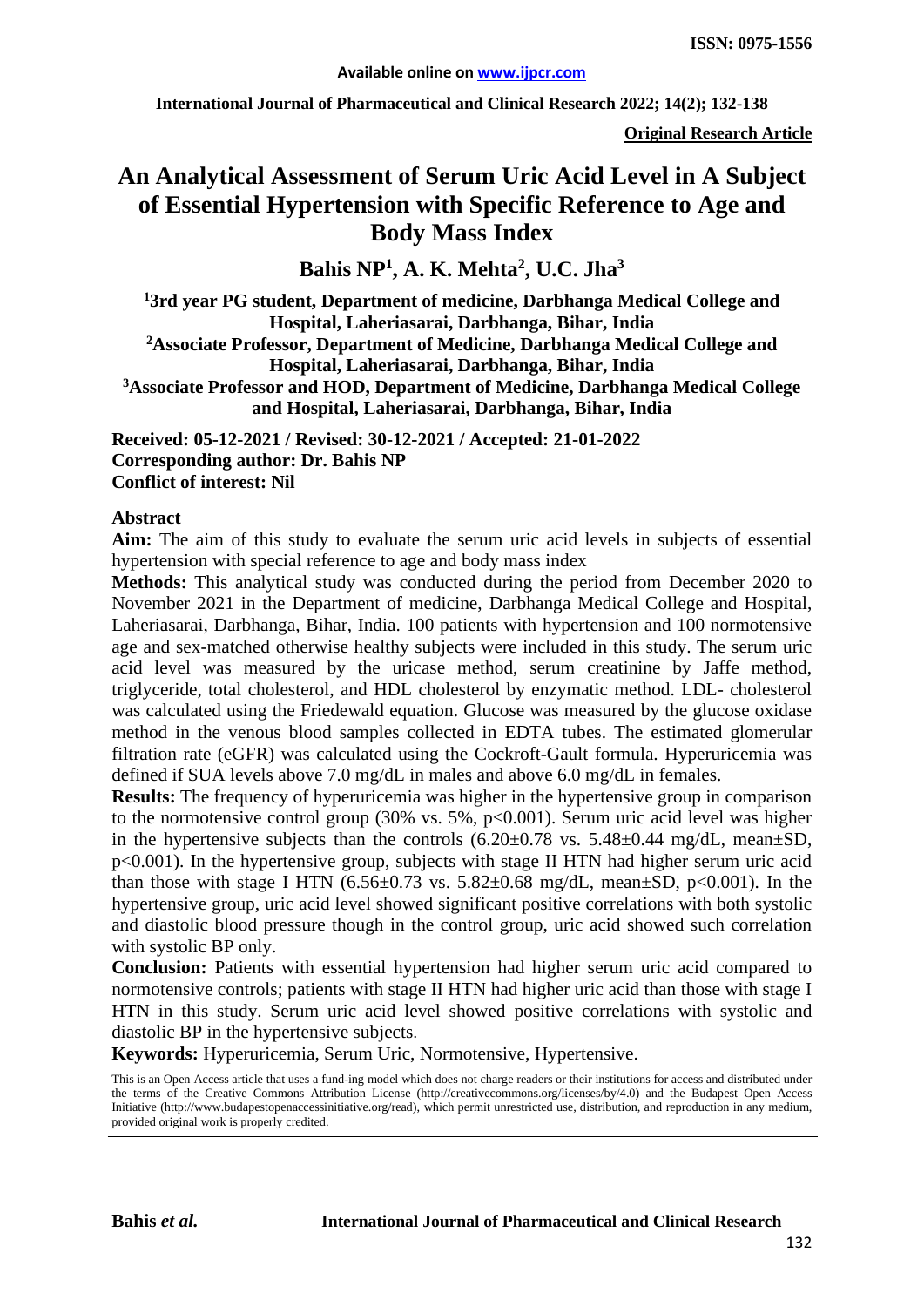# **Introduction**

There are a plethora of epidemiological studies linking uric acid with incident hypertension [1,4] and with cardiovascular events [5]. Some studies have shown a sex difference in cardiovascular events with the adverse cardiovascular association of uric acid seen only in women [6,8]. There is convincing evidence from animal studies that elevated uric acid has a detrimental effect on blood pressure (BP) and renal function. Administration of uric acid causes a rise in arterial BP in rat models [9] and sustained elevation of uric acid results in salt-sensitive hypertension and irreversible renal damage characterized by both arteriolar and glomerular damage [10]. Furthermore, the xanthine oxidase inhibitor allopurinol lowers BP in adolescents with hypertension and hyperuricemia [11] and both allopurinol and the uricosuric drug probenecid lower BP in obese adolescents with prehypertension [12]. A recent metaanalysis found that allopurinol lowers BP by 3/2 mm Hg in adults [13], although this has never been tested in a specifically designed prospective study. Despite these results, there is still debate about a causal role for uric acid and the potential cardiovascular benefits of allopurinol may reflect either uric acid reduction or other mechanisms, such as superoxide anion reduction [14].

## **Methods:**

This cross-sectional study was conducted during the period from December 2020 to November 2021 in the Department of Medicine, Darbhanga Medical College and Hospital, Laheriasarai, Darbhanga,Bihar,India. Patients with essential hypertension attending the Medicine Outpatient Department (OPD) of the hospital during the study period were the study population. 100 patients with hypertension and 100 normotensive age and sex-matched otherwise healthy subjects were included in this study.

Patients of both genders aging >18 years with essential hypertension (newly detected or on treatment) according to the seventh report of the Joint National Committee on Prevention, Detection, Evaluation and Treatment of High Blood Pressure (JNC-7) criteria were selected in the hypertensive group [15]. Patients with diabetes, ischemic heart disease, congestive cardiac failure, gout, overweight/obesity (BMI >25 kg/m2), alcohol abuse, renal insufficiency, secondary hypertension, lymphoproliferative or myeloproliferative disorders, any acute illness and subjects on levodopa, ethambutol, pyrazinamide, nicotinic acid, cytotoxic drugs, aspirin, thiazide diuretics, and ACE inhibitors were excluded. Consecutive convenient sampling was applied to select samples.

## **Measurement of blood pressure**

Blood pressure (BP) was measured in the right arm placed at the heart level using aneroid sphygmomanometer with an adequate cuff size with the subjects were rested quietly for at least 5 minutes in a sitting position with the feet on ground and back supported after removing tight clothing from the arm. Systolic blood pressure (BP) and diastolic blood pressure (DBP) were measured twice at an interval of 5 minutes. The averages of SBP and DBP were recorded in the data collection sheet, and this average of two readings was used for classification of BP according to the JNC-7 criteria:

- Normal: SBP <120 and DBP <80 mmHg
- Pre-hypertensive: SBP 120-139 or DBP 80-89 mmHg
- Stage I HTN: SBP 140-59 or DBP 90-99 mmHg
- Stage II HTN: SBP  $>160$  or DBP  $>100$ mmHg[15].

Anthropometric measurements: Anthropometric measurements included height and body weight, which were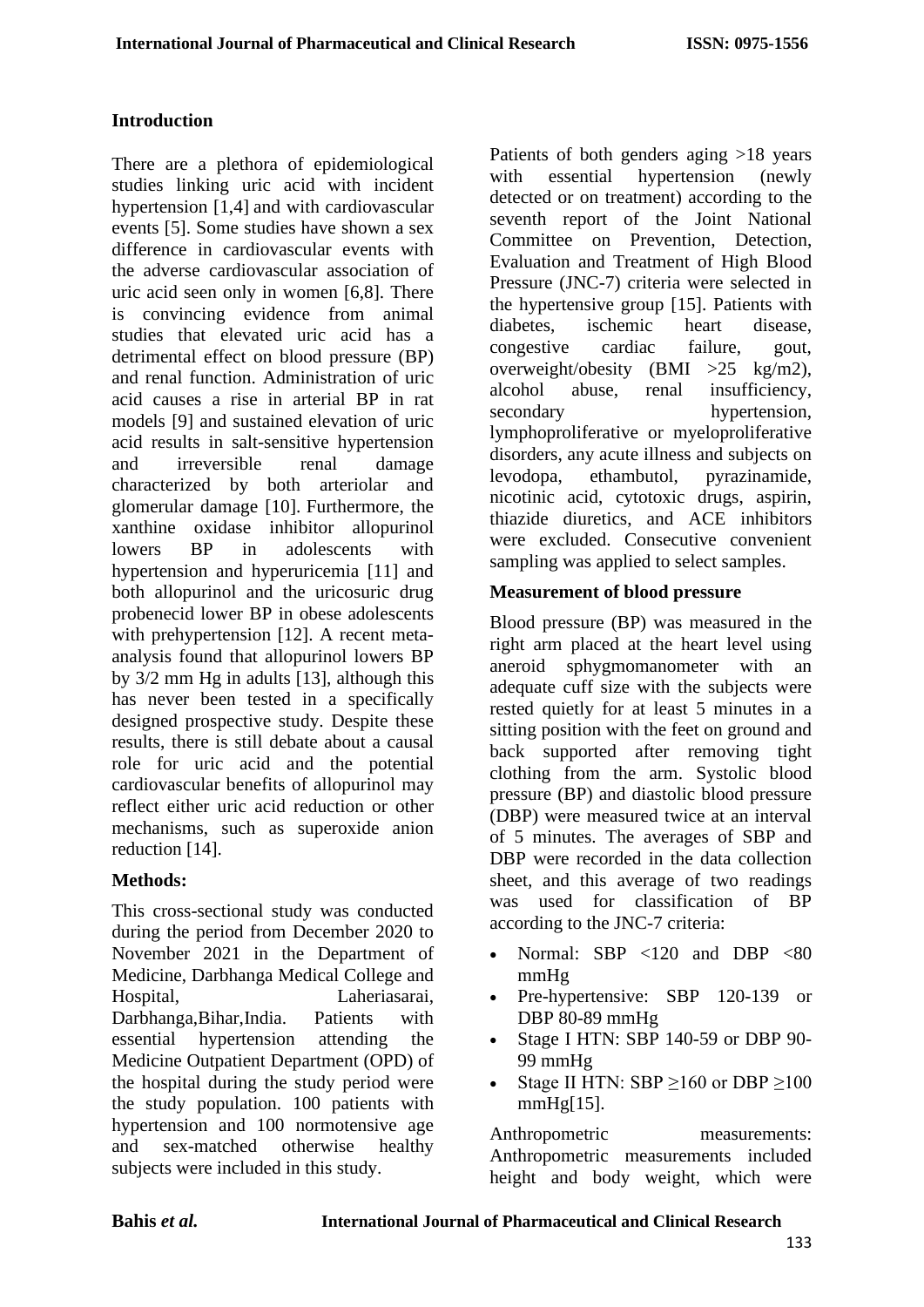measured by standard instruments following the recommended procedures while the subject was wearing light clothing without shoes.

#### **Biochemical assessments**

Fasting venous blood was collected from all of the study subjects after 8-12 hours of overnight fasting for measurement of plasma glucose, serum creatinine, serum uric acid, lipid profile. All biochemical assays were analyzed on a semi-automated analyzer. The serum uric acid level was measured by the uricase method, serum creatinine by Jaffe method, triglyceride, total cholesterol, and HDL cholesterol by enzymatic method. LDL- cholesterol was calculated using the Friedewald equation [16]. Glucose was measured by the glucose oxidase method in the venous blood samples collected in EDTA tubes. The estimated glomerular filtration rate (eGFR) was calculated using the Cockroft-Gault formula [17]. Hyperuricemia was defined if SUA levels above 7.0 mg/dL in males and above 6.0 mg/dL in females [18].

## **Statistical analysis**

Data were processed and analyzed using SPSS (Statistical Package for Social Sciences) Version 25.0. Quantitative data were expressed as mean and standard deviation (SD), and comparison was made by the student's t-test. Qualitative data were expressed as frequency and percentage, and comparison was carried by the Chi- square test. p-value  $\leq 0.05$  was considered as statistically significant.

#### **Results:**

The hypertensive and the control groups were indifferent to age, gender, smoking status, BMI, serum creatinine, total cholesterol, and LDL-Cholesterol levels. Systolic BP, diastolic BP, and FPG were higher in the hypertensive group. Estimated GFR, HDL-Cholesterol, and TG levels were higher in the healthy control group (Table 1). The mean uric acid level of the hypertensive patients was found significantly higher compared to normotensive subjects; the frequency of hyperuricemia was also higher in the hypertensive group (Table 2). The frequency of hyperuricemia was higher in the hypertensive group in comparison to the normotensive control group (30% vs. 5%, p<0.001). Serum uric acid level was higher in the hypertensive subjects than the controls  $(6.20 \pm 0.78$  vs.  $5.48 \pm 0.44$ mg/dL, mean±SD, p<0.001). In the hypertensive group, subjects with stage II HTN had higher serum uric acid than those with stage I HTN (6.56±0.73 vs. 5.82±0.68 mg/dL, mean $\pm$ SD, p<0.001). In the hypertensive group, uric acid level showed significant positive correlations with both systolic and diastolic blood pressure though in the control group, uric acid showed such correlation with systolic BP only.

|                |            | HTN group               | Control group           |         |
|----------------|------------|-------------------------|-------------------------|---------|
| Variables      | Subgroups  | $(n=100)$ mean $\pm SD$ | $(n=100)$ mean $\pm$ SD | p-value |
|                |            | $n$ (%)                 | $n(\%)$                 |         |
| Age (years)    |            | $51.63 \pm 5.62$        | $49.96 \pm 5.82$        | 0.12    |
| Gender         | Male       | 59 (59%)                | 55(55%)                 |         |
|                | Female     | 41 (41%)                | 45 (45%)                | 0.73    |
| Smoking        | Smoker     | 21(21%)                 | 15 (15%)                |         |
| status         | Non-smoker | 79 (79%)                | 85 (85%)                | 0.41    |
| BMI $(kg/m^2)$ |            | $24.49 \pm 1.14$        | $24.34 \pm 1.04$        | 0.20    |
| $SBP$ (mmHg)   |            | $156.58 \pm 7.33$       | $121.20 \pm 5.70$       | < 0.001 |

**Table 1: Characteristics of the study participants**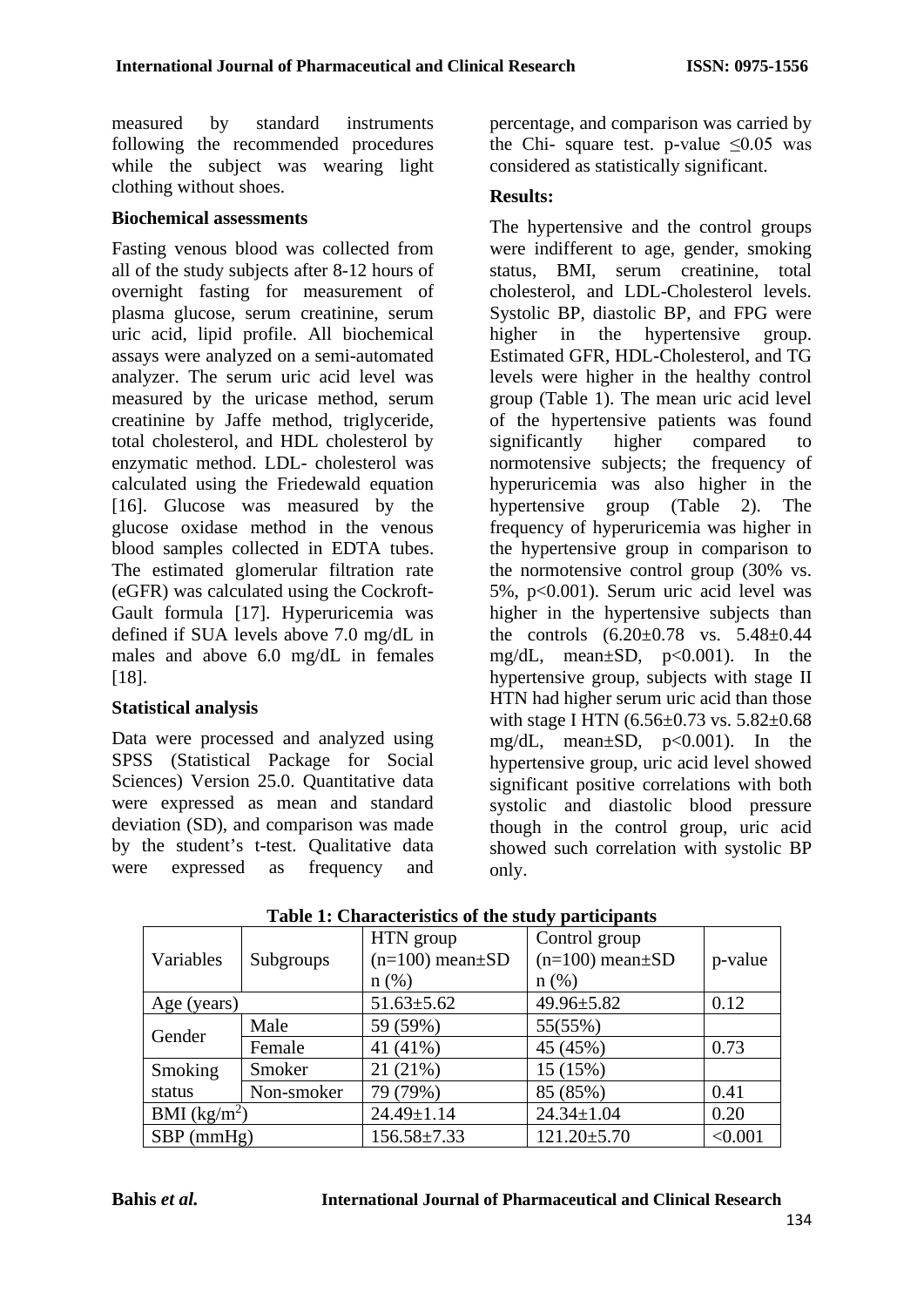#### **International Journal of Pharmaceutical and Clinical Research ISSN: 0975-1556**

| $DBP$ (mmHg)              | $95.13 \pm 4.26$   | 78.40±4.55         | < 0.001 |
|---------------------------|--------------------|--------------------|---------|
| S. creatinine $(mg/dL)$   | $0.87 \pm 0.12$    | $0.85 \pm 0.09$    | 0.17    |
| eGFR $(mL/min/1.73m2)$    | $88.79 \pm 7.1$    | $96.98 \pm 8.5$    | < 0.001 |
| $FPG$ (mmol/L)            | 97.45±11.19        | $93.12 \pm 11.38$  | 0.03    |
| Total Cholesterol (mg/dL) | $175.55 \pm 20.58$ | $177.98 \pm 12.98$ | 0.45    |
| LDL-Cholesterol (mg/dL)   | $102.60 \pm 10.09$ | $101.51 \pm 5.97$  | 0.51    |
| HDL-Cholesterol (mg/dL)   | $42.38 + 6.87$     | $44.97 \pm 3.08$   | 0.02    |
| Triglyceride (mg/dL)      | $150.47 \pm 34.30$ | $170.43 \pm 31.59$ | < 0.001 |

BMI= Body mass index; SBP= Systolic blood pressure; DBP= Diastolic blood pressure; eGFR= Estimated glomerular filtration rate; FPG= Fasting plasma glucose, p-value by Student's t-test or Chi-square test as applicable

| <b>Variables</b>       | <b>HTN</b> group<br>or $n$ $\left(\frac{9}{6}\right)$ | Control group<br>$(n=100)$ mean $\pm SD$ $(n=100)$ mean $\pm SD$ p<br>or $n$ $\left(\frac{9}{6}\right)$ |         |
|------------------------|-------------------------------------------------------|---------------------------------------------------------------------------------------------------------|---------|
| S. uric acid $(mg/dL)$ | $6.20 \pm 0.78$                                       | $5.48 \pm 0.44$                                                                                         | < 0.001 |
| Hyperuricemia          | 30 (30%)                                              | 5(5%)                                                                                                   | < 0.001 |

## **Table 2: Serum uric acid in the study participants**

p-value by Student's t-test or Chi-square test as applicable

| <b>Parameters</b>      | $HTN$ group $(n=100)$ |         | A WAZIV UT U UZA UZINTATUZI UZI DUZI MAALI MLAU MUZIN AUTUZI TATA UTAKU TIMA AWAZIND<br>Control group $(n=100)$ |         |
|------------------------|-----------------------|---------|-----------------------------------------------------------------------------------------------------------------|---------|
|                        |                       |         | R                                                                                                               |         |
| Age (year)             | 0.02                  | 0.73    | 0.27                                                                                                            | 0.05    |
| $SBP$ (mmHg)           | 0.49                  | < 0.001 | 0.41                                                                                                            | 0.003   |
| $DBP$ (mmHg)           | 0.18                  | 0.02    | 0.23                                                                                                            | 0.09    |
| $BMI$ (kg/m2)          | 0.12                  | 0.12    | $-0.53$                                                                                                         | < 0.001 |
| eGFR $(mL/min/1.73m2)$ | 0.03                  | 0.65    | 0.20                                                                                                            | 0.16    |

**Table 3: Correlation of serum uric acid level with other variables**

by Pearson's correlation test

The correlations of serum uric acid level with other variables are shown in Table 3. In hypertensive patients, serum uric acid level showed significant positive correlations with systolic and diastolic blood pressure. In the control group, a significant positive correlation of serum uric acid level with systolic blood pressure was observed though uric acid and diastolic blood pressure did not show significant correlations; uric acid showed a significant negative correlation with BMI.

## **Discussion:**

The current study conducted in the medicine OPD of a tertiary hospital of Bangladesh demonstrated a higher frequency of hyperuricemia among

patients with essential hypertension in comparison to the normotensive controls; the hypertensive subjects also had higher serum uric acid than the controls. Also, the patients with stage II HTN had higher serum uric acid than those with stage I HTN. The uric acid level was found to have significant positive correlations with both systolic and diastolic BP in the hypertensive patients.

The involvement of serum uric acid as an independent risk factor for cardiovascular disease is already known [19]. In recent years, uric acid levels have become a novel topic of research due to the increase in the prevalence of hyperuricemia cases and the accumulated evidence that hyperuricemia increases the risk for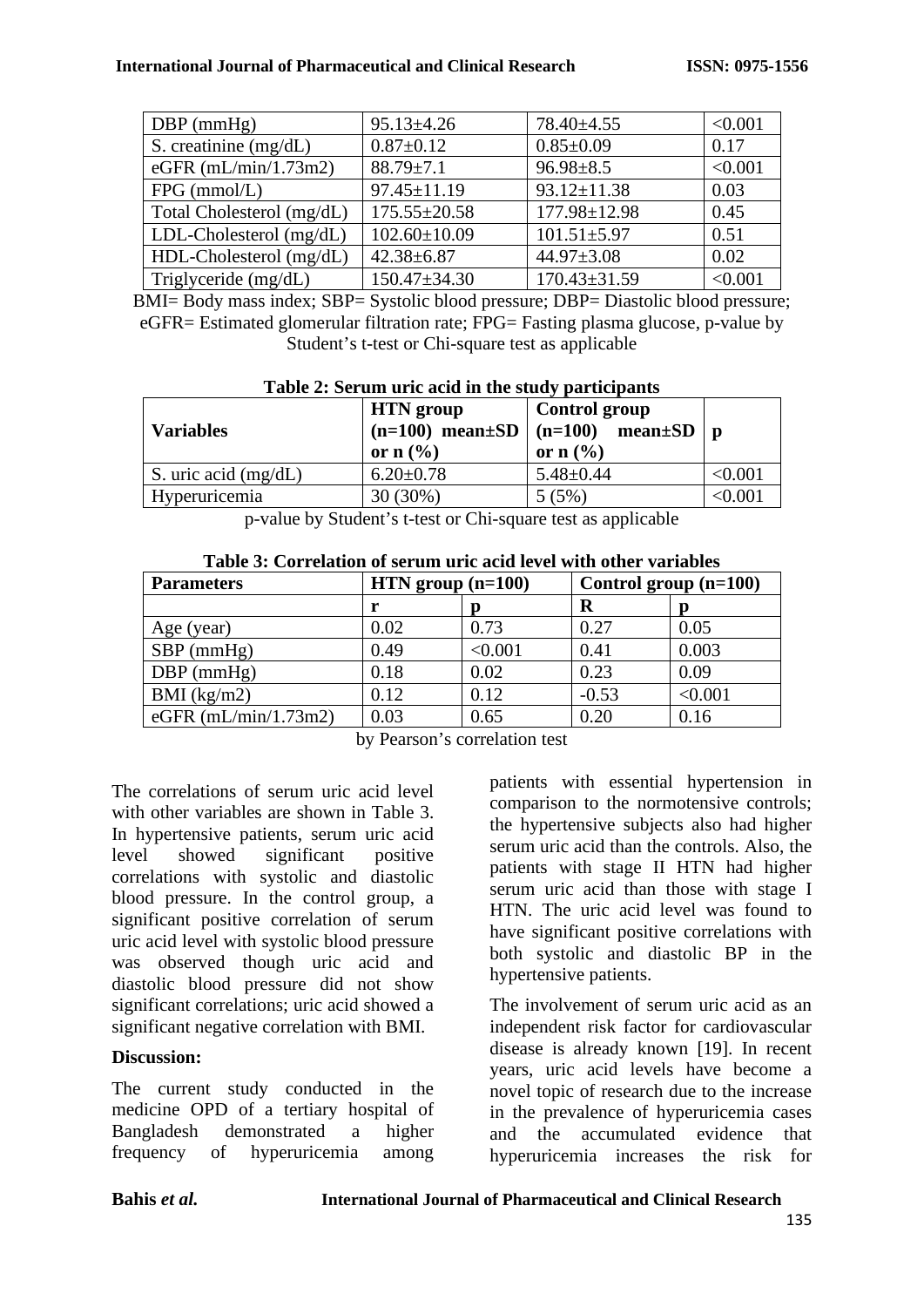hypertension onset and lack of optimal blood pressure control [20]. The plausible mechanism for the development of hypertension in hyperuricemia includes: (a) uric acid-induced activation of the renin-angiotensin system and action on glomerular apparatus; (b) increased insulin resistance and hyperinsulinemia, causing decreased excretion of uric acid, sodium, potassium from renal tubules; and (c) uric acid action in the proliferation of vascular smooth muscle; endothelial dysfunction with decrease nitric acid production [21,27]. However, there are numerous confounding factors including metabolic syndrome, diabetes mellitus, chronic kidney disease, obesity, alcohol consumption, salt intake, fluid volume status, etc. in the association of hyperuricemia and hypertension [28].

Worldwide, many researchers have found a higher frequency of hyperuricemia in subjects with essential HTN than the normotensive subjects though a wide variation in the reported frequencies observed. In Australia, Bauer et al. reported 31% of subjects with essential HTN to have hyperuricemia; the frequency was 55.4% in Egypt, 37.4% in Pakistan, 28.8% in Nepal, and two studies from India reported 37% and 46% hypertensive subjects to have hyperuricemia [29,31]. In Bangladesh study, the observed prevalence of hyperuricemia in hypertensive and normotensive subjects were 25.4% and 9.8%, respectively [32]. In the present study, hyperuricemia was observed in 30% of hypertensive patients and 5% of normotensive controls, which was similar to most of the studies dine in this part of the world. The mean serum uric acid level was higher in the hypertensive patients than the normotensive controls in the present study. Previous researchers had similar observations [32].

Among the hypertensive subjects of the current study, those with stage II HTN had significantly higher uric acid than those with stage I HTN. The higher uric acid levels with higher stages of HTN were also described by Neki et al, and Meti et al [33,18]. Moreover, both the systolic and diastolic BP had significant positive correlations with serum uric acid levels in the hypertensive subjects of this study. Poudel et al, and Shah et al, had similar observations [28]. In contrast to the findings of Poudel et al, authors observed no significant correlation between serum uric acid level and age in hypertensive subjects [28].

# **Conclusion:**

Patients with essential hypertension had higher serum uric acid compared to normotensive controls; patients with stage II HTN had higher uric acid than those with stage I HTN in this study. Serum uric acid level showed positive correlations with systolic and diastolic BP in the hypertensive subjects. Large scale longitudinal studies are needed to establish the role of hyperuricemia in the pathogenesis of essential hypertension.

# **Reference:**

- 1. Mellen PB, Bleyer AJ, Erlinger TP, Evans GW, Nieto FJ, Wagenknecht LE, Wofford MR, Herrington DM. Serum uric acid predicts incident hypertension in a biethnic cohort: the atherosclerosis risk in community's study. Hypertension. 2006; 48:1037– 1042.
- 2. Forman JP, Choi H, Curhan GC. Plasma uric acid level and risk for incident hypertension among men. J Am Soc Nephrol. 2007; 18:287–292.
- 3. Masuo K, Kawaguchi H, Mikami H, Ogihara T, Tuck ML. Serum uric acid and plasma norepinephrine concentrations predict subsequent weight gain and blood pressure elevation. Hypertension. 2003; 42:474– 480.
- 4. Sundström J, Sullivan L, D'Agostino RB, Levy D, Kannel WB, Vasan RS.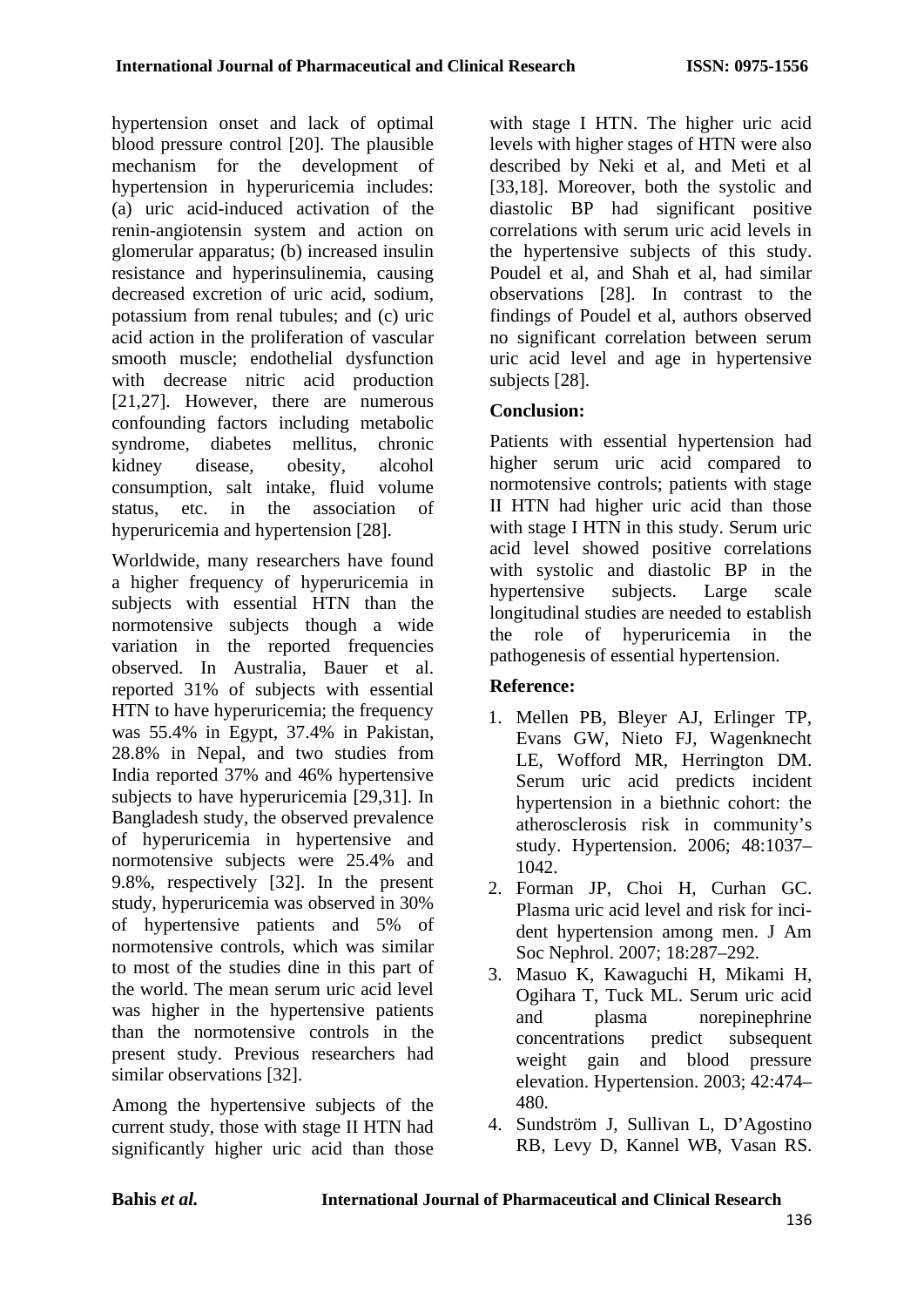Relations of serum uric acid to longitudinal blood pressure tracking and hypertension incidence. Hypertension. 2005; 45:28–33.

- 5. Dawson J, Quinn T, Walters M. Uric acid reduction: a new paradigm in the management of cardiovascular risk? Curr Med Chem. 2007; 14:1879–1886.
- 6. Bos MJ, Koudstaal PJ, Hofman A, Witteman JC, Breteler MM. Uric acid is a risk factor for myocardial infarction and stroke: the Rotterdam study. Stroke. 2006; 37:1503–1507.
- 7. Culleton BF, Larson MG, Kannel WB, Levy D. Serum uric acid and risk for cardiovascular disease and death: the Framingham Heart Study. Ann Intern Med. 1999: 131:7–13.
- 8. Tuttle KR, Short RA, Johnson RJ. Sex differences in uric acid and risk factors for coronary artery disease. Am J Cardiol. 2001; 87:1411–1414.
- 9. Mazzali M, Hughes J, Kim YG, Jefferson JA, Kang DH, Gordon KL, Lan HY, Kivlighn S, Johnson RJ. Elevated uric acid increases blood pres- sure in the rat by a novel crystalindependent mechanism. Hypertension. 2001; 38:1101–1106.
- 10. Mazzali M, Kanellis J, Han L, Feng L, Xia YY, Chen Q, Kang DH, Gordon KL, Watanabe S, Nakagawa T, Lan HY, Johnson RJ. Hyperuricemia induces a primary renal arteriolopathy in rats by a blood pressure-independent mechanism. Am J Physiol Renal Physiol. 2002;282: F991–F997.
- 11. Feig DI, Soletsky B, Johnson RJ. Effect of allopurinol on blood pressure of adolescents with newly diagnosed essential hypertension: a random- ized trial. JAMA. 2008; 300:924–932.
- 12. Soletsky B, Feig DI. Uric acid reduction rectifies prehypertension in obese adolescents. Hypertension. 2012; 60:1148–1156.
- 13. Agarwal, V, Hans, N, Messerli, FH. Effect of Allopurinol on Blood Pressure: A Systematic Review and

Meta-Analysis. J Clin Hypertension. Published online 20 August 2012. Available at [http://onlinelibrary.](http://onlinelibrary.wiley.com/doi/10.1111/j.1751-7176.2012.00701.x/abstract) [wiley.com/doi/10.1111/j.1751-](http://onlinelibrary.wiley.com/doi/10.1111/j.1751-7176.2012.00701.x/abstract) [7176.2012.00701.x/abstract.](http://onlinelibrary.wiley.com/doi/10.1111/j.1751-7176.2012.00701.x/abstract) Accessed November 15th 2021.

- 14. George J, Carr E, Davies J, Belch JJ, Struthers A. High-dose allopurinol improves endothelial function by profoundly reducing vascular oxidative stress and not by lowering uric acid. Circulation. 2006; 114:2508–2516.
- 15. Chobanian AV, Bakris GL, Black HR, Cushman WC, Green LA, Jones DW et al. Seventh report of the Joint National Committee on Prevention, Detection, Evaluation, and Treatment of High Blood Pressure. Hypertension. 2003;42(6):1206-52.
- 16. Bachorik PS, Ross JW. National cholesterol education program recommendations for measurement of low-density lipoprotein cholesterol: Executive summary. Clinical Chemistry. 1995;41(10):1414-20.
- 17. Kemperman FA, Krediet RT, Arisz L. Formula- derived prediction of the glomerular filtration rate from plasma creatinine concentration. Nephron. 2002;91(4):547-58.
- 18. Meti K, Gaddeppanavar J, Karinagannanavar A, Shashikantha, Girish I. Estimation of serum uric acid level in essential hypertension and its correlation with severity and duration of hypertension. Int J App Res. 2015;1(9):844-8.
- 19. Verdecchia P, Schillaci G, Reboldi G, Santeusanio F, Porcellati C, Brunetti P. Relation between serum uric acid and risk of cardiovascular disease in essential hypertension. The PIUMA study. Hypertension. 2000;36(6):1072- 8.
- 20. Buzas R, Tautu OF, Dorobantu M, Ivan V, Lighezan D. Serum uric acid and arterial hypertension-Data from Sephar III survey. PLoS One. 2018;13: e0199865.